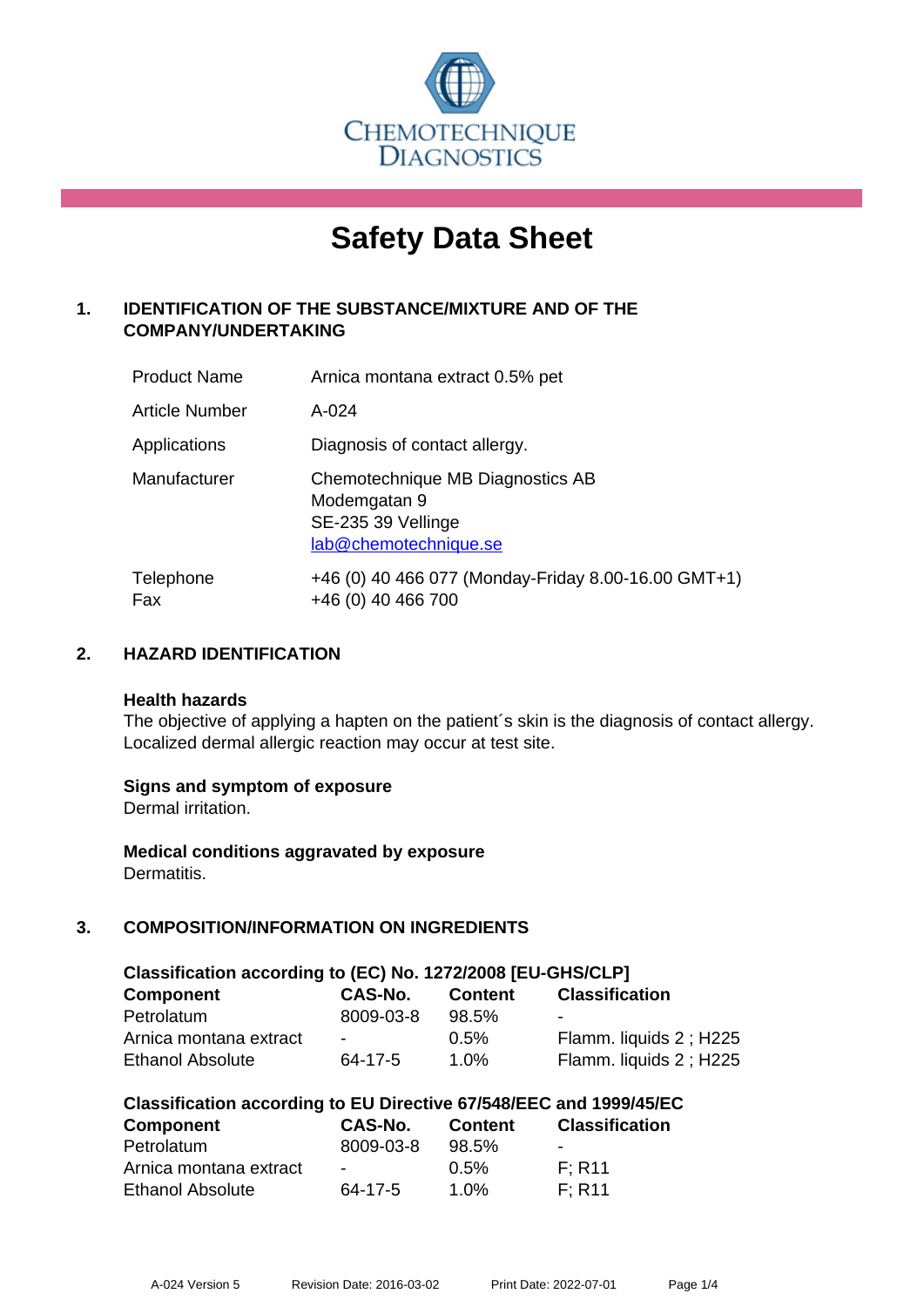## **4. FIRST AID MEASURES**

## **Emergency and first aid procedures**

Obtain medical attention.

## **5. FIRE-FIGHTING MEASURES\***

#### **Suitable extinguish media**

CO2, powder or water spray. Fight larger fires with water spray or alcohol resistant foam.

# **For safety reasons unsuitable extinguishing agents**

Water with full jet.

## **Special protective equipment for fire-fighters**

Wear self-contained respiratory protective device. Wear fully protective suit.

\*Data is shown for petrolatum only

## **6. ACCIDENTAL RELEASES MEASURES**

**Steps to be taken if material is released or spilled** Contain and place in a closed container.

# **7. HANDLING AND STORAGE**

## **Precautions to be taken in handling and storage**

Store dark at 5-8°C. Avoid extended exposure to light. FOR EXTERNAL USE ONLY.

# **8. EXPOSURE CONTROLS/PERSONAL PROTECTION**

#### **Respiratory protection** Not required.

**Ventilation** Local exhaust.

**Protective gloves** Disposal gloves.

# **Eye protection** Not required with normal use.

# **Work/Hygienic practices**

Wash hands after each use.

# **9. PHYSICAL AND CHEMICAL PROPERTIES**

Odour **Fragrance** 

Appearance Green/Yellowish Semi -solid

Melting point\* 50-55° C

Boiling point\* No data available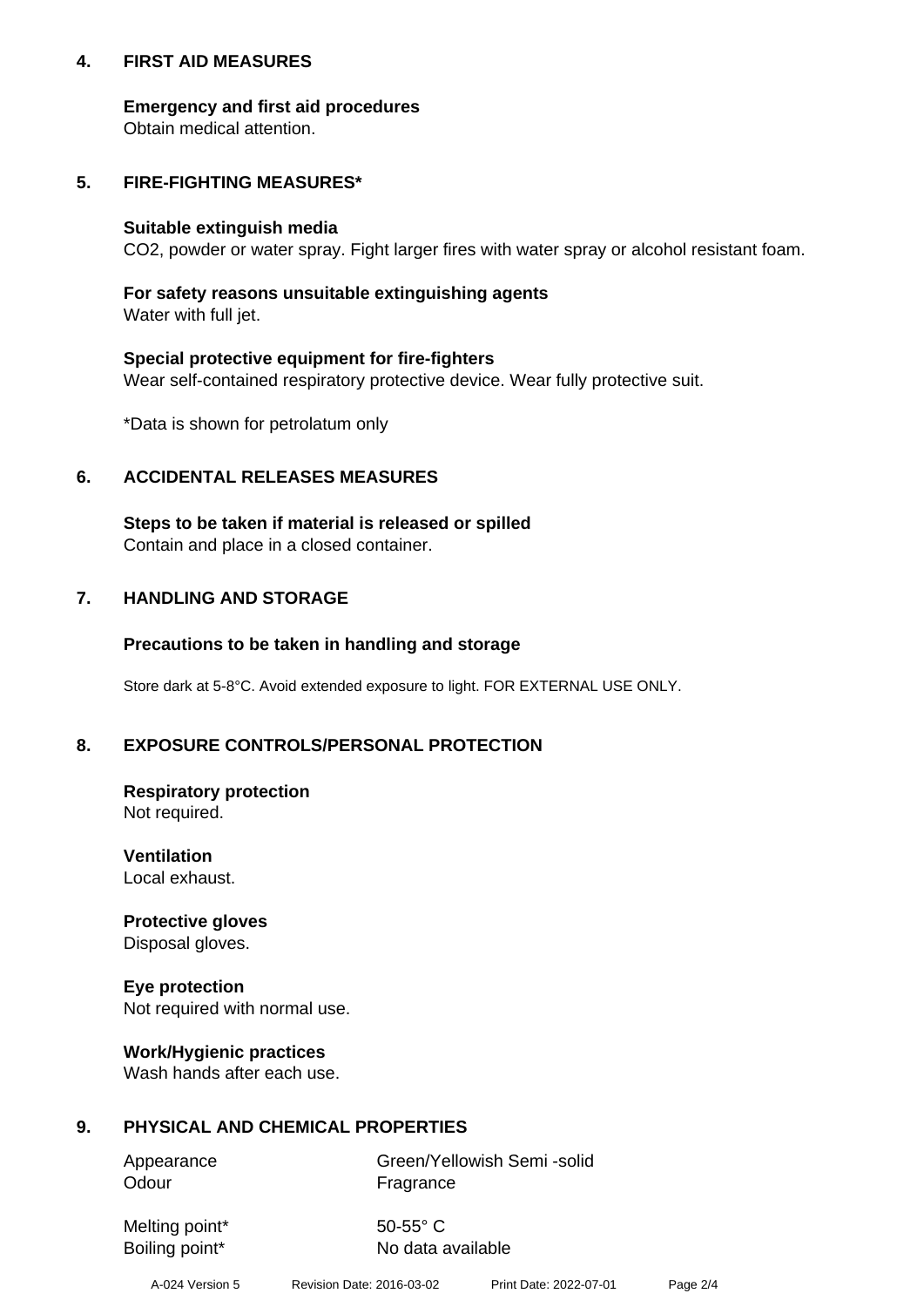Flash point\* >100°C Density\* No data available. Solubility in/Miscibility with Water\*

Self ignition\* Product does not self ignite. Danger of explosion\* Product does not present an explosion hazard. Insoluble

\*Data is shown for petrolatum only

# **10. STABILITY AND REACTIVITY**

#### **Incompability**

May react with strong oxidizing agents.

#### **Stability**

Stable at recommended storage conditions.

#### **Hazardous byproducts**

Combustion may generate CO, CO2 and other oxides.

## **Hazardous polymerization**

Will not occur.

## **11. TOXICOLOGICAL INFORMATION**

No data available.

## **12. ECOLOGICAL INFORMATION**

No data available.

## **13. DISPOSAL CONSIDERATIONS**

#### **Waste disposal method**

Comply with federal, state/provincial and local regulation.

## **14. TRANSPORT INFORMATION**

Not dangerous goods.

## **15. REGULATORY INFORMATION**

The classification is according to the latest editions of the EU lists, and extended by company and literature data.

## **16. OTHER INFORMATION**

#### **Text of H-statements and R-phrases mentioned in Section 3**

Flamm. liquids 2 Flammable liquids (Category 2)